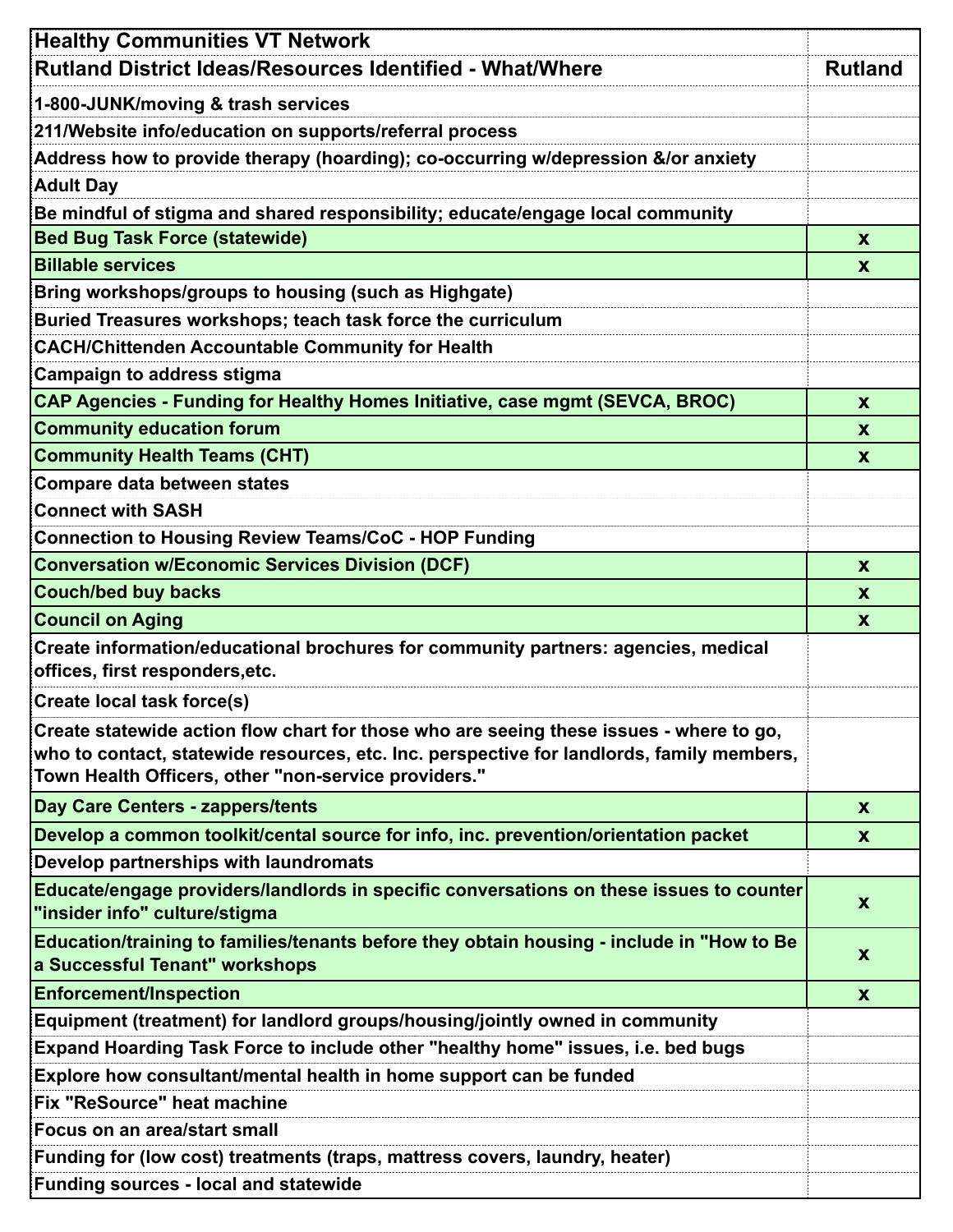| Funding to help with treatment/remediation tools/supplies (bed bugs)/Based on income                                  | $\mathbf x$               |
|-----------------------------------------------------------------------------------------------------------------------|---------------------------|
| <b>Gather data to understand impact of issues</b>                                                                     | $\mathbf x$               |
| Get solid waste district to the table                                                                                 |                           |
| <b>Health Insurance Cos.</b>                                                                                          |                           |
| Hot Box (before move-in)                                                                                              | $\mathbf x$               |
| <b>Hotels - Basic Intervention</b>                                                                                    | X                         |
| How do we help destigmatize these issues: talk/share more, education/marketing                                        | $\mathbf x$               |
| Identify key stakeholders/potential task force members (see network list)                                             | $\mathbf{x}$              |
| Identify supports available to different populations, i.e. families w/children, elderly                               |                           |
| <b>Increased funding for Healthy Homes</b>                                                                            |                           |
| Info/education/tools on early indicators/identification/detection of issues                                           | $\mathbf x$               |
| Integrate Healthy Homes (VDH) education re: bed bugs/hoarding                                                         |                           |
| <b>Landlord education</b>                                                                                             |                           |
| <b>Legislation - RHAB</b>                                                                                             |                           |
| Local funding (grants/donations) - heath, judicial, landlord orgs                                                     |                           |
| <b>Mandatory Reporting</b>                                                                                            | $\mathbf{x}$              |
| <b>Massachusetts (Mass Housing)</b>                                                                                   |                           |
| Mental Health/Designated Agencies (HCRS, etc); codify treatment knowledge, dedicate                                   |                           |
| clincians to issue (hoarding)                                                                                         | $\boldsymbol{\mathsf{X}}$ |
| <b>NH Bed Bug Legislation</b>                                                                                         |                           |
| Policy changes (statewide)                                                                                            |                           |
| Policy/Building Codes - can be adapted for public housing/property managers                                           | X                         |
| Private Philanthropy: United Ways, VCF, Holt Fund, Bowse                                                              | X                         |
| <b>Project Vision - Healthy Homes</b>                                                                                 | $\boldsymbol{X}$          |
| Rack card on prevention/"how to"                                                                                      |                           |
| Reengage "Lead Safe & Healthy Homes" program model (Parks Place/Bellows Falls)                                        |                           |
| <b>Rental Housing Advisory Board</b>                                                                                  |                           |
| Replicate "blighted property" process/engagement to increase investment in properties<br>and increase property values |                           |
| <b>Restorative Justice Centers</b>                                                                                    |                           |
|                                                                                                                       |                           |
| <b>School Nurse - zappers/tents</b><br><b>Screening - prior to housing</b>                                            |                           |
| <b>Senior Solutions</b>                                                                                               | X                         |
| Support networking and task force creation/maintenance (statewide)                                                    |                           |
| Tap into DOC work crews - could utilize more trained people                                                           |                           |
| Teaming/case management approach re: cases (inc. tenant/landlord)                                                     |                           |
| Tenant education as part of standard lease (statewide); lease includes                                                |                           |
| preventative/global language                                                                                          |                           |
| Town Health Officers - take a lead role in local task forces?                                                         | $\mathbf{x}$              |
| Training for home service providers                                                                                   |                           |
| Trainings - Alice Ely, Public Health Council                                                                          |                           |
| Trainings for "first responders"                                                                                      |                           |
| Turning Point Centers; peer support is effective                                                                      |                           |